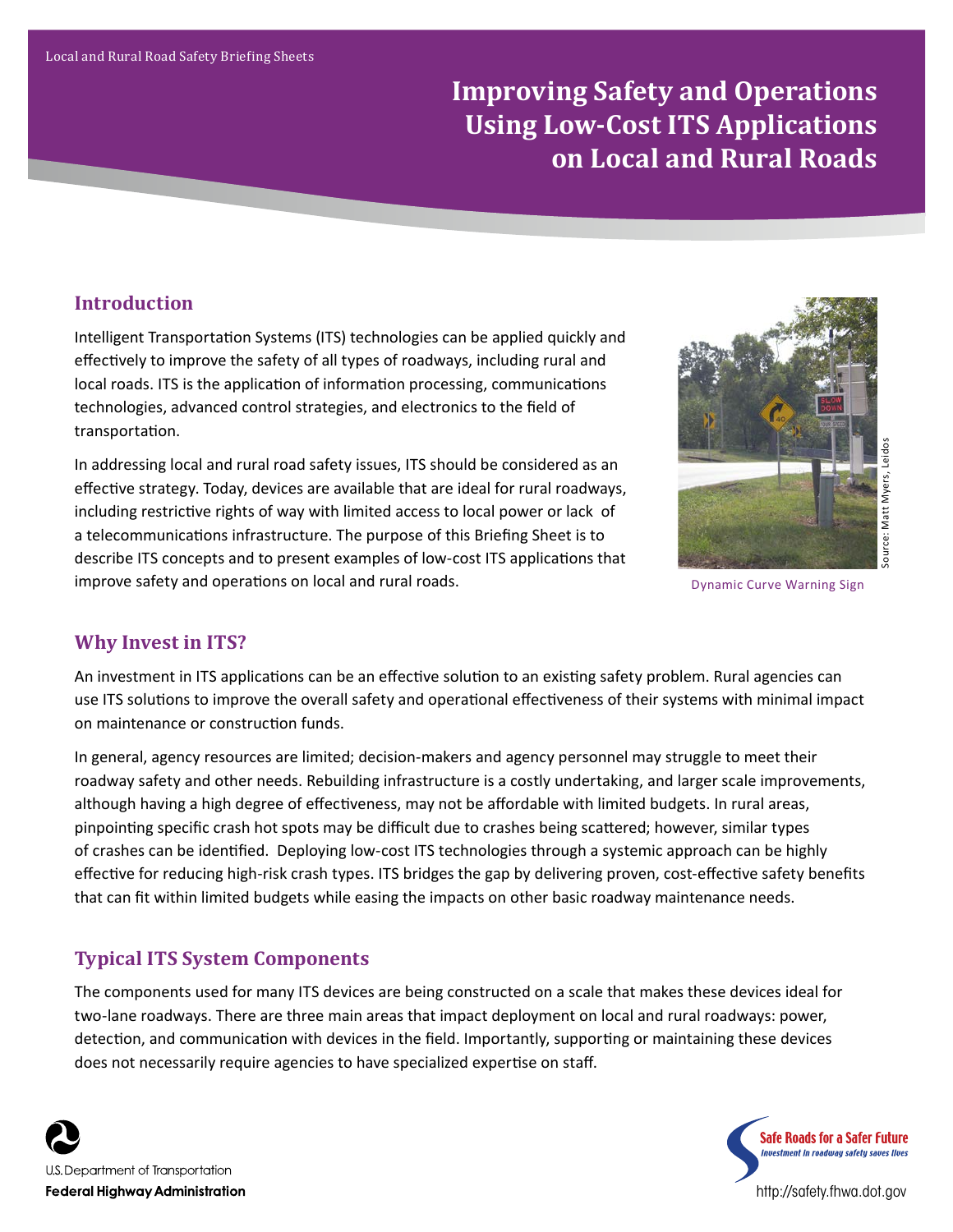#### **Power**

While ITS devices do rely on electricity to function, the electrical grid is not the only source of power. Solar power allows practitioners to adapt installations to small or constricted roadsides, which are common on many local and rural roadways. Using portable batteries and solar power reduces the expenses related to hooking up to local power and allows significant flexibility in selecting devices to meet the specific operational requirements of a location.

#### **Detection**

Detection components may be used to locate vehicles, pedestrians, and other transportation modes. The detection function can activate devices to display message signs or flashing beacons that warn of dynamic situations in real time to the driver. Detection can be used to measure speed, collect traffic volume, and classify the composition of traffic.

Detection components can include magnetic, microwave, piezo-electric, acoustic, radar, ultrasonic, and infrared equipment as well as vehicle probe data.

#### **Communication**

Communication allows data to be collected and transmitted between components and can be used to monitor and control devices remotely. Hardwired components are still used, but wireless communication is ideal for rural applications. Data exchange between components may be transmitted using any of a number of other common technologies, including cellular, pager, radio, satellite, hard-wire, or fiber-optic cable.

**Next Generation of ITS.** In the future, connected vehicle technologies will be used to enable vehicles to communicate with roadside devices to improve safety and operating efficiency. Connected vehicle technologies are emerging tools in the transportation field that use Dedicated Short Range Communications



Intersection Conflict Warning System

(DSRC). DSRC will allow vehicles to integrate with infrastructure on the road or with other vehicles to improve safety and operations by adjusting to changes in alignment, traffic flow, or emergency situations.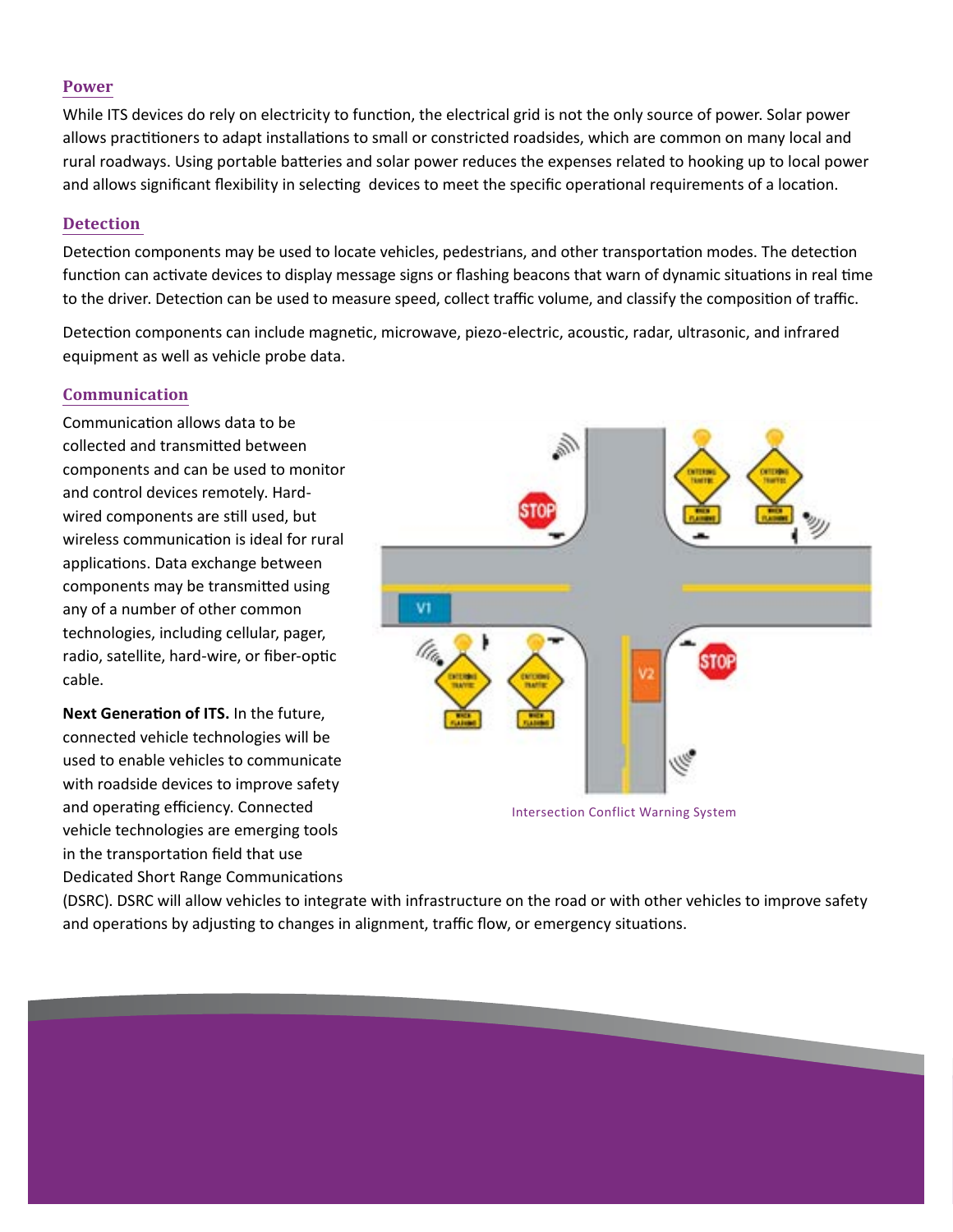# **How can ITS Improve Roadway Safety?**

The distribution of fatalities on rural two-lane roadways shows that the bulk of the problem lies with local roadways, particularly local and county operated and maintained roads.<sup>1</sup> ITS applications have been developed to help address safety problems related to intersections, curves, and speeding. These three circumstances account for 40 percent of crashes on locally owned and maintained roads.

**Intersections.** Intersections contribute to 20 percent of roadway fatalities on local and rural two-lane roads, and in response agencies are implementing ITS solutions to improve safety at these locations. North Carolina and Missouri have the most experience in using stop-approach warning systems. Minnesota, Pennsylvania, and Virginia have also deployed several of these systems or variations of them, as shown in the Intersection Conflict Warning System diagram above.<sup>2</sup>

**Curves and Speeding**. Curves contribute to 29 percent of roadway fatalities on local and rural two-lane roads, while speeding contributes to 34 percent of the roadway fatalities on these roads. Dynamic signing has proven to reduce lane departure crashes. For example, speed feedback signs, flashing chevron signs, and changeable message signs can alert drivers to adjust their movement. Speed feedback signing can warn drivers to reduce speed.



Solar Powered Speed Feedback Sign, Missouri

An example of a speed feedback sign is shown to the right of the curve warning sign in in the photo above. The electronic sign is showing the driver of the on-coming vehicle what their operating speed is, allowing the person to adjust speed as necessary to obey the recommended 40 mph advisory speed.